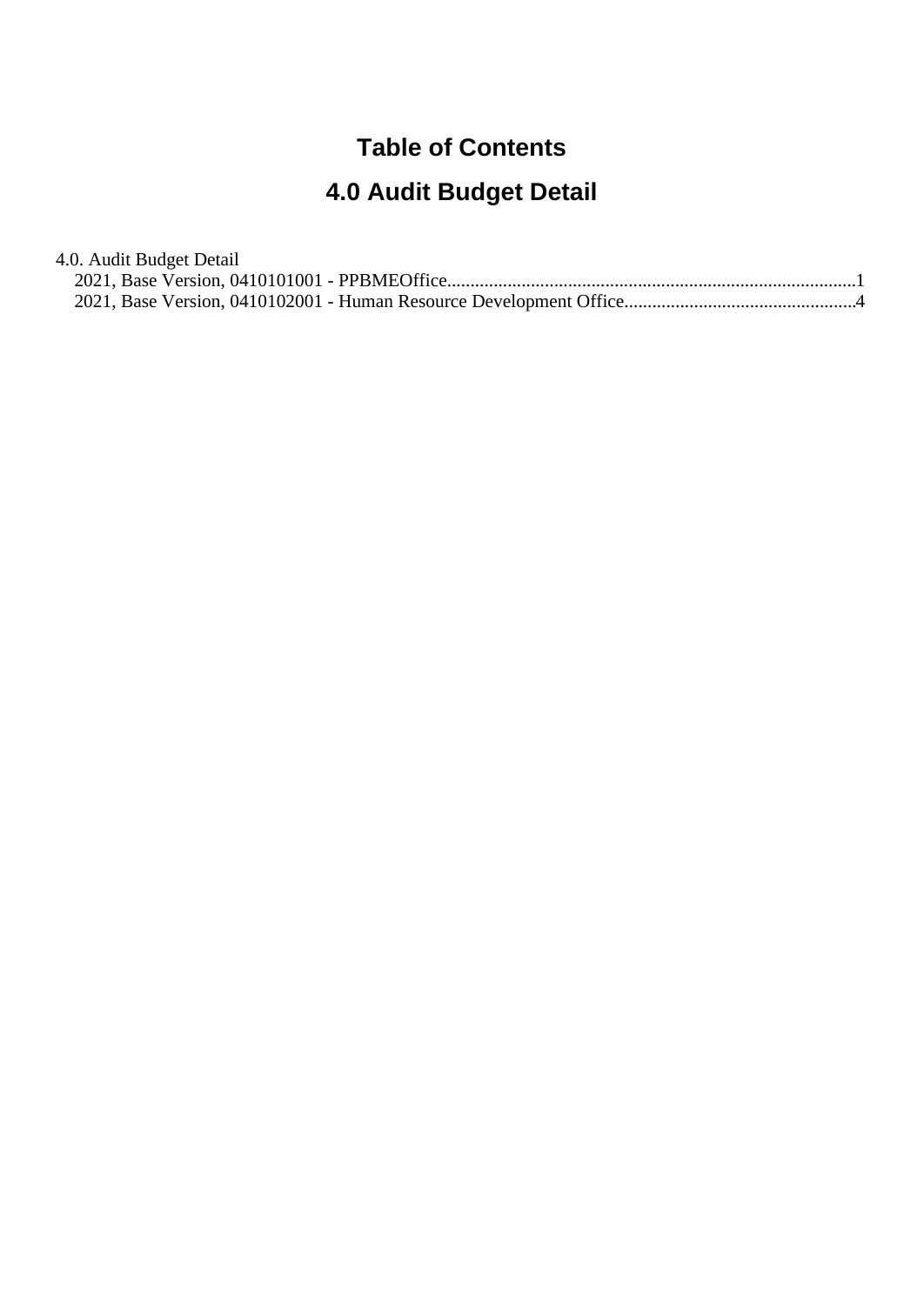<span id="page-1-0"></span>

**Ministry:** 041 - Nationl Labour Commission **Department:** 04101 - Headquarters **Organisation:** 0410101001 - PPBMEOffice **Government Function:** 70412 - General Labor Affairs **Location:** 0304304 - Osu Klotey

| 0410101001 - PPBMEOffice                                        | 814,170 |
|-----------------------------------------------------------------|---------|
| 11001 - Central GoG & CF                                        | 814,170 |
| 640101 - Improve human capital development and management       | 482,190 |
| 04101 - Management And Administration                           | 482,190 |
| 04101001 - General Administration                               | 455,690 |
| <b>Unspecified Project</b>                                      | 455,690 |
| 085101 - Internal management of the organisation                | 154,690 |
| 22102 - Utilities                                               | 35,000  |
| 2210201 - Electricity charges                                   | 30,000  |
| 2210203 - Telecommunications                                    | 5,000   |
| 22106 - Repairs and Maintenance                                 | 39,690  |
| 2210606 - Maintenance of General Equipment                      | 39,690  |
| 2821 - Current (Miscellaneous other expense) - General Expenses | 80,000  |
| 2821001 - Insurance and compensation                            | 80,000  |
| 085102 - Local & international affiliations                     | 13,500  |
| 22107 - Training, Seminar and Conference Cost                   | 13,500  |
| 2210706 - Library and Subscription                              | 13,500  |
| 086302 - Acquisition of Immovable and Movable Assets            | 287,500 |
| 31122 - Other machinery and equipment                           | 187,500 |
| 3112208 - Computers and Accessories                             | 87,500  |
| 3112211 - Office Equipment                                      | 100,000 |
| 31131 - Infrastructure Assets                                   | 100,000 |
| 3113108 - Furniture and Fittings                                | 100,000 |
| 04101003 - Human Resource Management                            | 26,500  |
| <b>Unspecified Project</b>                                      | 26,500  |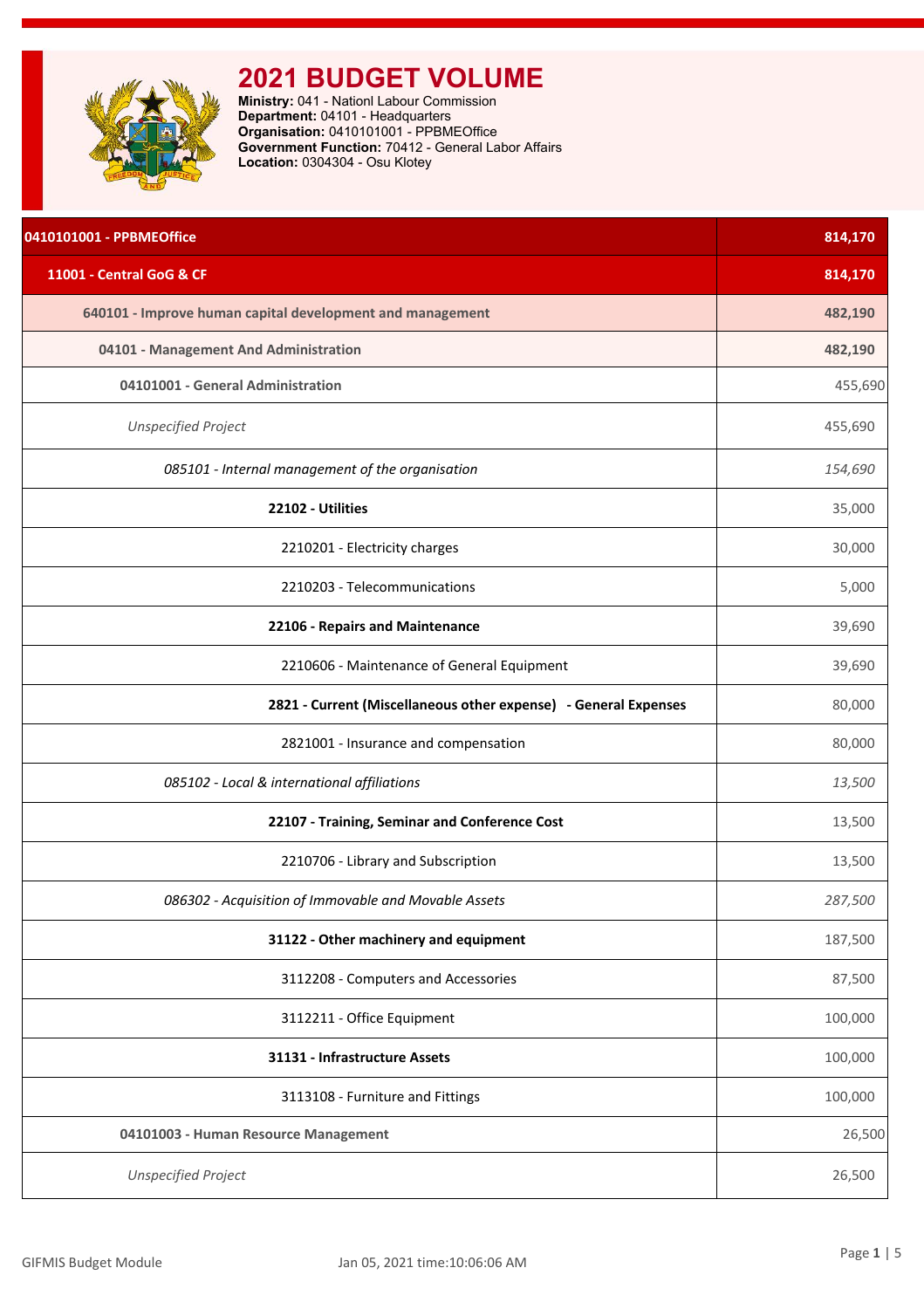

**Ministry:** 041 - Nationl Labour Commission **Department:** 04101 - Headquarters **Organisation:** 0410101001 - PPBMEOffice **Government Function:** 70412 - General Labor Affairs **Location:** 0304304 - Osu Klotey

| 085206 - Manpower Skills Development          | 26,500  |
|-----------------------------------------------|---------|
| 22107 - Training, Seminar and Conference Cost | 26,500  |
| 2210710 - Staff Development                   | 26,500  |
| <b>Unspecified Policy</b>                     | 331,980 |
| 04101 - Management And Administration         | 331,980 |
| 04101001 - General Administration             | 251,986 |
| <b>Unspecified Project</b>                    | 251,986 |
| <b>Unspecified Operations</b>                 | 251,986 |
| 2111001 - Established Post                    | 167,937 |
| 21112 - Other Allowances                      | 84,049  |
| 2111203 - Car Maintenance Allowance           | 1,890   |
| 2111213 - Watchman Allowance                  | 4,133   |
| 2111223 - Basic PE Related Allowances         | 50,448  |
| 2111227 - Clothing Allowance                  | 2,621   |
| 2111233 - Entertainment Allowance             | 2,621   |
| 2111234 - Fuel Allowance                      | 3,677   |
| 2111236 - Housing Subsidy/Allowance           | 6,634   |
| 2111238 - Overtime Allowance                  | 9,001   |
| 2111247 - Utility Allowance                   | 3,024   |
| 04101002 - Finance                            | 31,061  |
| <b>Unspecified Project</b>                    | 31,061  |
| <b>Unspecified Operations</b>                 | 31,061  |
| 2111001 - Established Post                    | 30,431  |
| 21112 - Other Allowances                      | 630     |
| 2111203 - Car Maintenance Allowance           | 630     |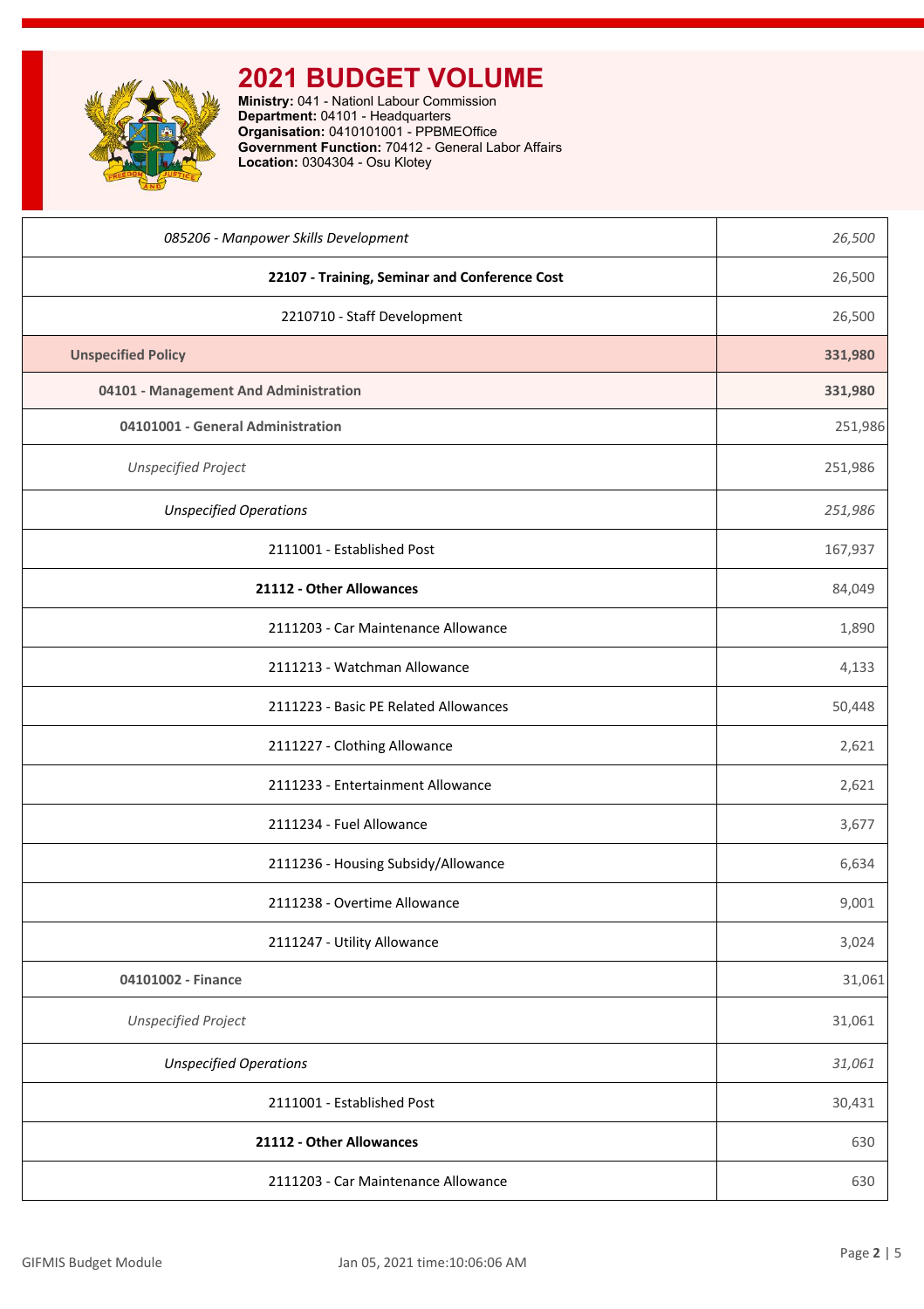

**Ministry:** 041 - Nationl Labour Commission **Department:** 04101 - Headquarters **Organisation:** 0410101001 - PPBMEOffice **Government Function:** 70412 - General Labor Affairs **Location:** 0304304 - Osu Klotey

| 04101003 - Human Resource Management                              | 16,925 |
|-------------------------------------------------------------------|--------|
| <b>Unspecified Project</b>                                        | 16,925 |
| <b>Unspecified Operations</b>                                     | 16,925 |
| 2111001 - Established Post                                        | 15,665 |
| 21112 - Other Allowances                                          | 1,260  |
| 2111203 - Car Maintenance Allowance                               | 1,260  |
| 04101004 - Policy Planning; Budgeting; Monitoring And Evaluation  | 15,780 |
| <b>Unspecified Project</b>                                        | 15,780 |
| <b>Unspecified Operations</b>                                     | 15,780 |
| 2111001 - Established Post                                        | 14,520 |
| 21112 - Other Allowances                                          | 1,260  |
| 2111203 - Car Maintenance Allowance                               | 1,260  |
| 04101005 - Statistics; Research; Information And Public Relations | 8,969  |
| <b>Unspecified Project</b>                                        | 8,969  |
| <b>Unspecified Operations</b>                                     | 8,969  |
| 2111001 - Established Post                                        | 8,969  |
| 04101006 - Internal Audit                                         | 7,260  |
| <b>Unspecified Project</b>                                        | 7,260  |
| <b>Unspecified Operations</b>                                     | 7,260  |
| 2111001 - Established Post                                        | 7,260  |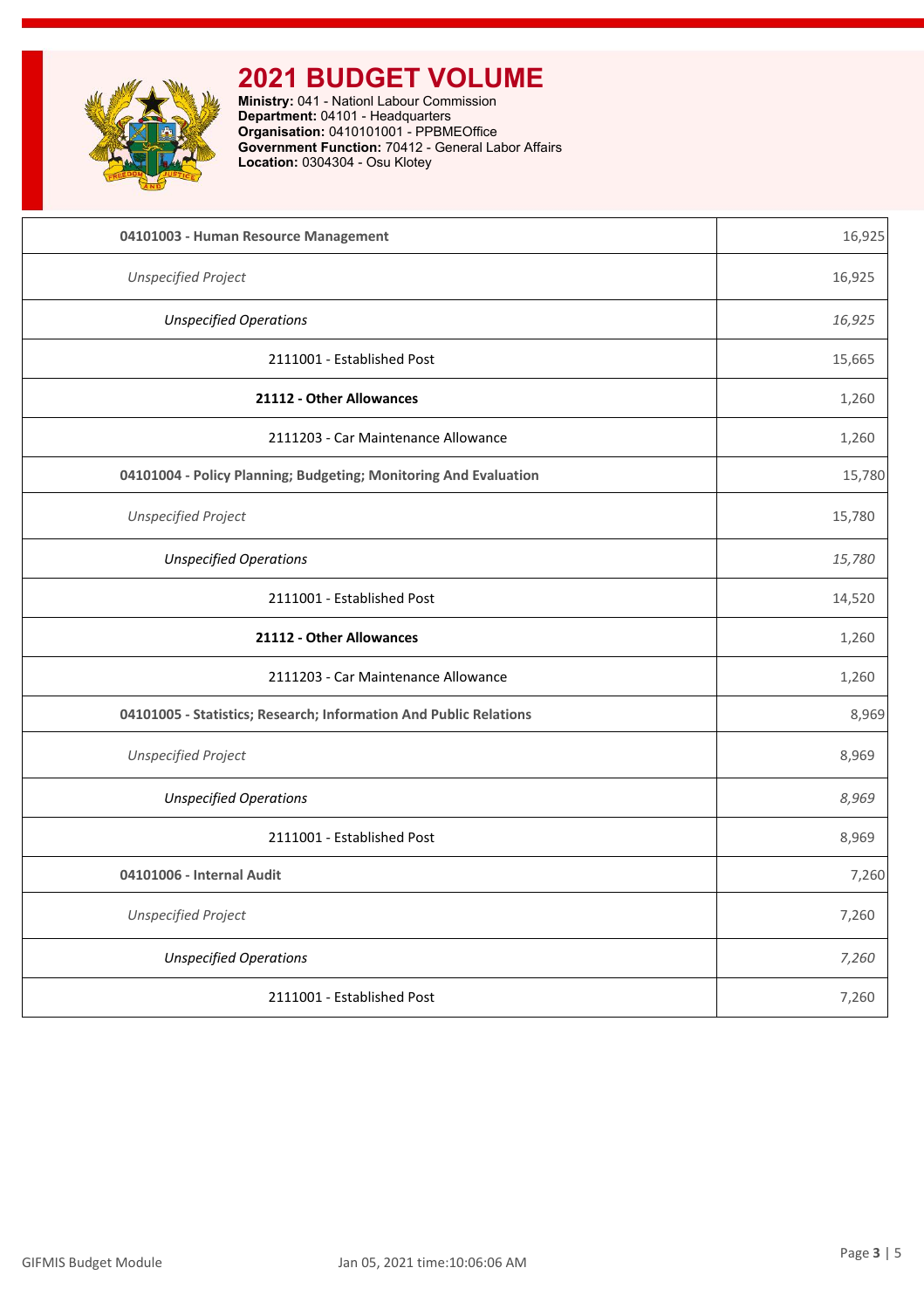<span id="page-4-0"></span>

**Ministry:** 041 - Nationl Labour Commission **Department:** 04101 - Headquarters **Organisation:** 0410102001 - Human Resource Development Office **Government Function:** 70412 - General Labor Affairs **Location:** 0304304 - Osu Klotey

| 0410102001 - Human Resource Development Office       | 537,123 |
|------------------------------------------------------|---------|
| 11001 - Central GoG & CF                             | 537,123 |
| <b>Unspecified Policy</b>                            | 537,123 |
| 04102 - Labour Dispute Resolution                    | 537,123 |
| 04102001 - Facilitation; Mediation And Arbitration   | 181,731 |
| <b>Unspecified Project</b>                           | 181,731 |
| <b>Unspecified Operations</b>                        | 181,731 |
| 2111001 - Established Post                           | 132,127 |
| 21112 - Other Allowances                             | 49,604  |
| 2111203 - Car Maintenance Allowance                  | 1,890   |
| 2111204 - Bereavement Allowance                      | 5,000   |
| 2111213 - Watchman Allowance                         | 1,378   |
| 2111223 - Basic PE Related Allowances                | 2,755   |
| 2111227 - Clothing Allowance                         | 1,310   |
| 2111233 - Entertainment Allowance                    | 1,310   |
| 2111234 - Fuel Allowance                             | 3,677   |
| 2111236 - Housing Subsidy/Allowance                  | 3,317   |
| 2111243 - Transfer Grants                            | 27,454  |
| 2111247 - Utility Allowance                          | 1,512   |
| 04102002 - Prosecutions; Enforcement and Compliance. | 355,392 |
| <b>Unspecified Project</b>                           | 355,392 |
| <b>Unspecified Operations</b>                        | 355,392 |
| 2111001 - Established Post                           | 23,268  |
| 21112 - Other Allowances                             | 332,124 |